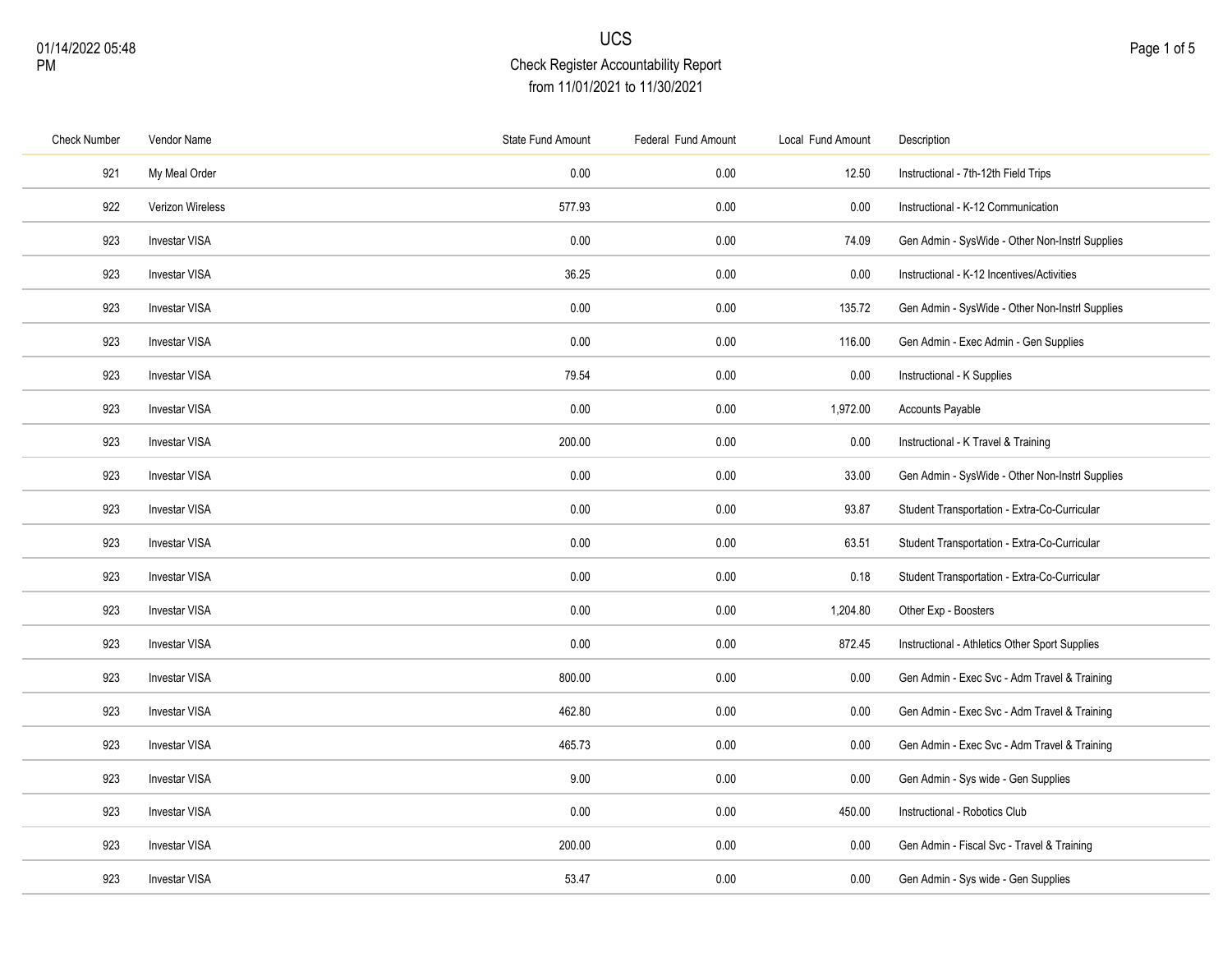| <b>Check Number</b> | Vendor Name                         | State Fund Amount | Federal Fund Amount | Local Fund Amount | Description                                     |
|---------------------|-------------------------------------|-------------------|---------------------|-------------------|-------------------------------------------------|
| 923                 | <b>Investar VISA</b>                | 492.04            | 0.00                | 0.00              | Gen Admin - Exec Svc - Adm Travel & Training    |
| 923                 | <b>Investar VISA</b>                | 216.02            | 0.00                | 0.00              | Gen Admin - Exec Svc - Adm Travel & Training    |
| 923                 | <b>Investar VISA</b>                | 151.17            | 0.00                | 0.00              | Gen Admin - Exec Svc - Adm Travel & Training    |
| 923                 | <b>Investar VISA</b>                | 1,913.08          | 0.00                | 0.00              | Other Exp - PreK Class2                         |
| 923                 | <b>Investar VISA</b>                | 0.00              | 0.00                | 100.95            | Student Transportation - Extra-Co-Curricular    |
| 924                 | PEEHIP                              | 4,107.00          | 0.00                | 0.00              | Instructional - All Grade ER State Health Ins   |
| 925                 | Teachers Retirement Fund of Alabama | 172.46            | $0.00\,$            | 0.00              | Instructional - All Grade ER State Retirement   |
| 926                 | AL Department of Revenue            | 0.00              | 0.00                | 2,118.87          | Gen Admin - Fiscal Svc - Dues & Fees            |
| 927                 | Gemalto                             | 48.15             | 0.00                | 0.00              | Gen Admin - Staff Svc - Staff Ed Prof Svc       |
| 928                 | Unites States Postal Service        | 8.70              | 0.00                | 0.00              | Gen Admin - Sys wide - Gen Supplies             |
| 929                 | National Restaurant Association     | 0.00              | 179.00              | 0.00              | Aux Svc - CNPTravel & Training                  |
| 930                 | <b>Dollar General</b>               | 30.14             | 0.00                | 0.00              | Instructional - 7-12 Supplies                   |
| 931                 | <b>Dollar General</b>               | 0.00              | 0.00                | 228.05            | Gen Admin - SysWide - Other Non-Instrl Supplies |
| 932                 | Wal-Mart                            | 0.00              | 0.00                | 32.80             | Gen Admin - SysWide - Other Non-Instrl Supplies |
| 933                 | Touch of Home Bakery                | 0.00              | 0.00                | 65.51             | Gen Admin - SysWide - Other Non-Instrl Supplies |
| 934                 | Shutterfly                          | 0.00              | 0.00                | 184.80            | Gen Admin - SysWide - Other Non-Instrl Supplies |
| 935                 | Snap Fish                           | 0.00              | 0.00                | 50.65             | Fund Raiser - Beta Club                         |
| 936                 | Unites States Postal Service        | 174.00            | 0.00                | 0.00              | Gen Admin - Sys wide - Gen Supplies             |
| 937                 | The Admiral Hotel                   | 150.26            | 0.00                | 0.00              | Instructional - K-12 Prof Dev                   |
| 938                 | Unites States Postal Service        | 27.10             | 0.00                | 0.00              | Gen Admin - Sys wide - Gen Supplies             |
| 939                 | <b>ALACOMP</b>                      | 527.00            | 0.00                | 0.00              | O&M - Insurance WC                              |
| 3100                | Apparel Solutions, Inc.             | 470.20            | 0.00                | 0.00              | Instructional - 7-12 Supplies                   |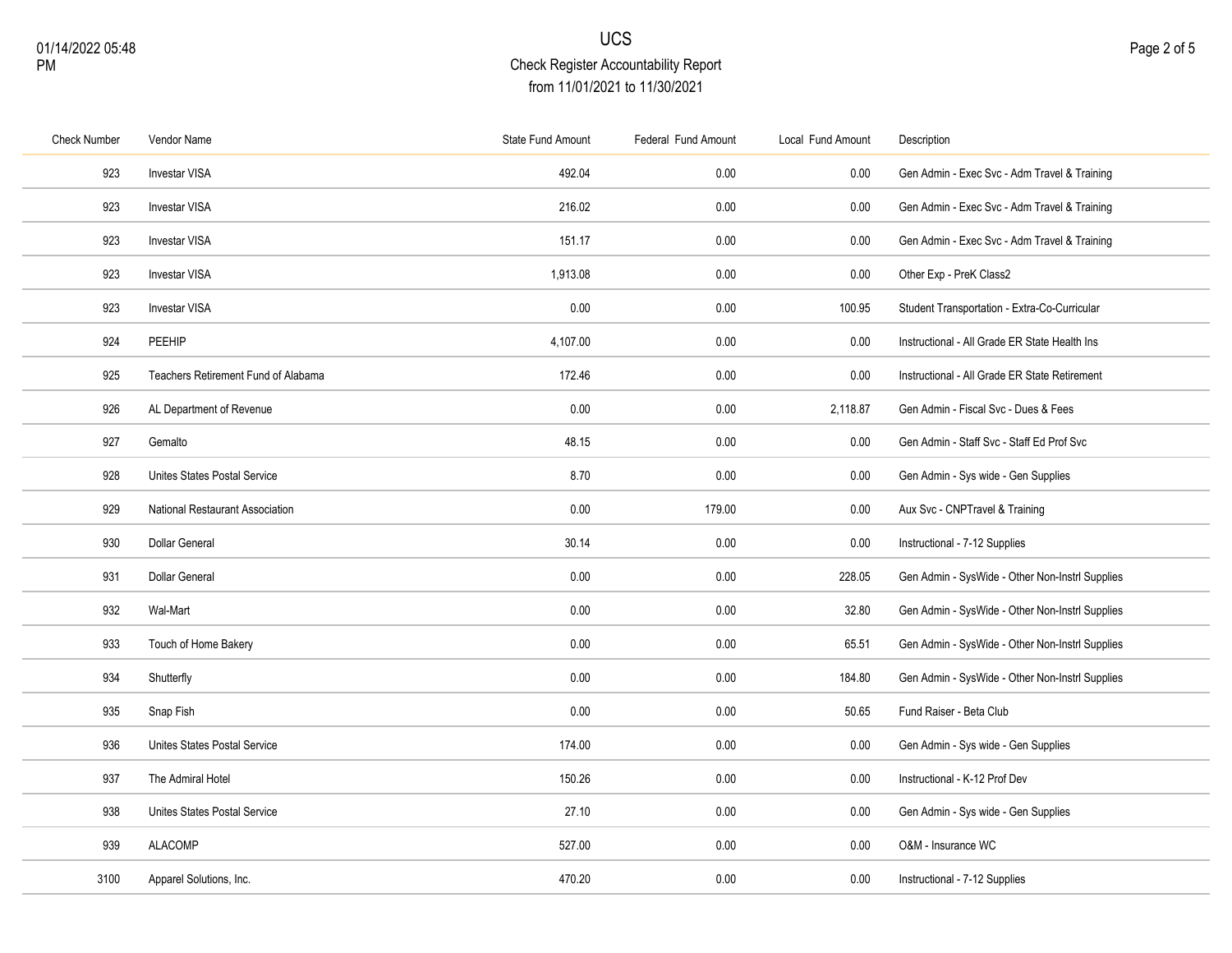| <b>Check Number</b> | Vendor Name                                   | State Fund Amount | <b>Federal Fund Amount</b> | Local Fund Amount | Description                                      |
|---------------------|-----------------------------------------------|-------------------|----------------------------|-------------------|--------------------------------------------------|
| 3101                | <b>ARC Pediatric Therapy Services</b>         | 5,800.00          | 0.00                       | 0.00              | Accounts Payable                                 |
| 3102                | Audrey Poole                                  | 0.00              | 0.00                       | 486.78            | Other Exp - PTA Expenses                         |
| 3104                | <b>Funtime Event Services</b>                 | 0.00              | 0.00                       | 1,350.00          | Other Exp - PTA Expenses                         |
| 3105                | Great Minds PBC                               | 0.00              | 4,500.00                   | 0.00              | Instructional - K-12 Supplies ESSER II           |
| 3105                | <b>Great Minds PBC</b>                        | 0.00              | 13,246.74                  | 0.00              | Instructional - K-12 Supplies ESSER II           |
| 3106                | Heinemann                                     | 3,161.00          | 0.00                       | 0.00              | Instructional - K-12 Supplies                    |
| 3107                | Imperial Supply Center                        | 1,561.43          | 0.00                       | 0.00              | Gen Admin - Sys wide - Printing                  |
| 3108                | Katie Beard                                   | 207.39            | 0.00                       | 0.00              | Instructional - Athletics Other Sports Supplies  |
| 3109                | Lakeshore                                     | 573.85            | 0.00                       | 0.00              | Other Exp - PreK Class3                          |
| 3109                | Lakeshore                                     | 0.00              | 0.00                       | 1,388.98          | Other Exp - PreK Class1                          |
| 3110                | Magnolia Tent Company                         | 0.00              | 0.00                       | 934.11            | Gen Admin - Exec Admin - Gen Supplies            |
| 3111                | Matt Johnson                                  | 408.27            | 0.00                       | 0.00              | Instrl Support - Curriculum Dev Travel/Train     |
| 3111                | Matt Johnson                                  | 195.87            | 0.00                       | 0.00              | Instrl Support - Curriculum Dev Travel/Train     |
| 3112                | <b>Preferred Meals</b>                        | 0.00              | 10,333.54                  | 0.00              | Aux Svc - Food Services CNP                      |
| 3113                | Ramona Larkin                                 | 0.00              | 0.00                       | 2,178.00          | Aux Svc - Food Services                          |
| 3114                | School Specialty                              | 631.18            | 0.00                       | 0.00              | Instructional - K-12 Supplies At Risk High Hopes |
| 3115                | School Superintendents of Alabama             | 0.00              | 0.00                       | 367.00            | Gen Admin - Exec Svc - Adm Travel & Training     |
| 3116                | Shanterica Davis                              | 15.00             | 0.00                       | 0.00              | Instructional - Clubs                            |
| 3118                | The University of West Alabama Print and Mail | 679.44            | 0.00                       | 0.00              | Gen Admin - Sys wide - Printing                  |
| 3119                | ThriveWay, LLC                                | 10,500.00         | 0.00                       | 0.00              | Accounts Payable                                 |
| 3119                | ThriveWay, LLC                                | 0.00              | 0.00                       | 84.79             | Instructional - Clubs                            |
| 3120                | TTL, Inc.                                     | 0.00              | 0.00                       | 873.00            | Capital Outlay - Bldg - Other Prof Local FS      |
|                     |                                               |                   |                            |                   |                                                  |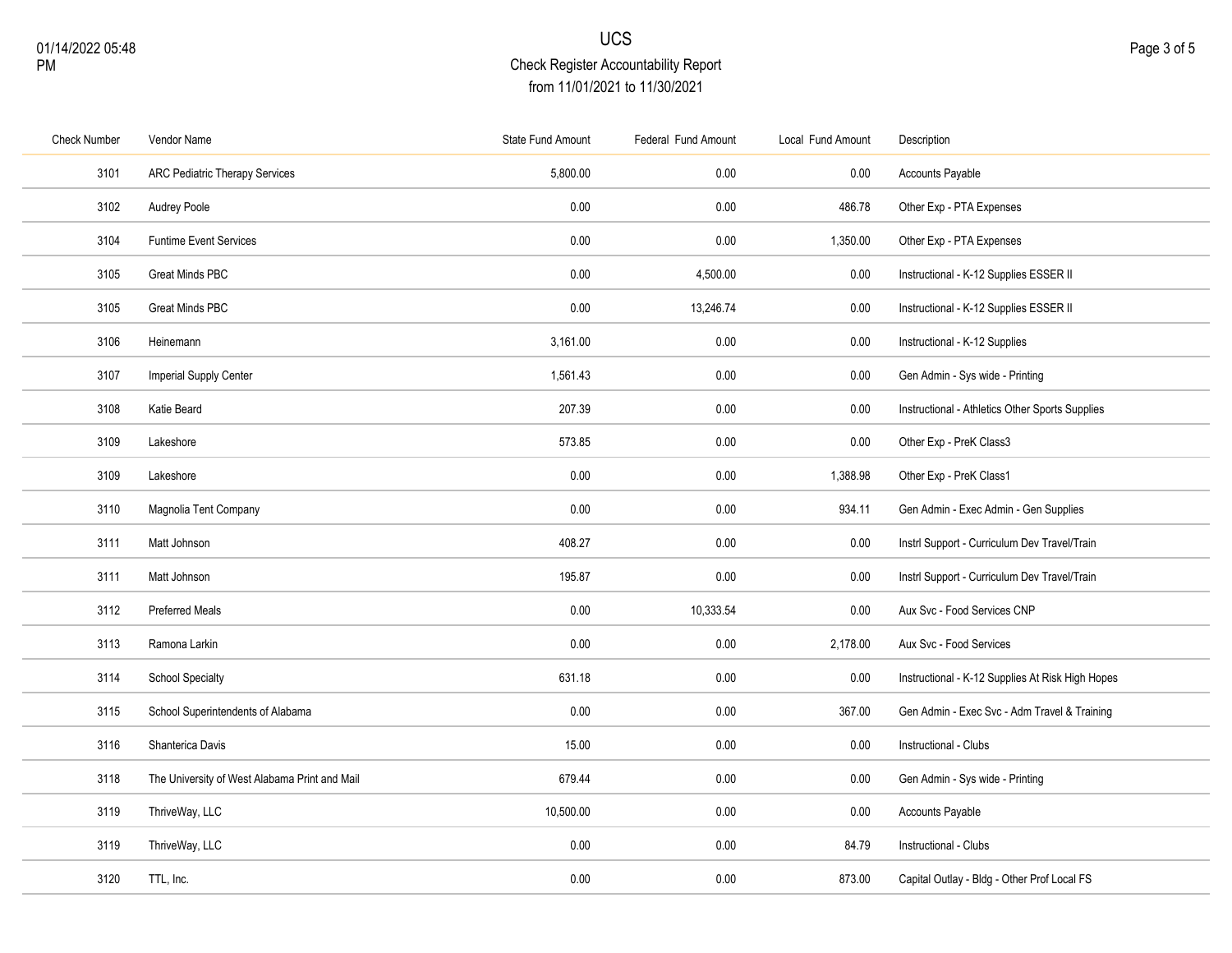| <b>Check Number</b> | Vendor Name                    | State Fund Amount | Federal Fund Amount | Local Fund Amount | Description                                     |
|---------------------|--------------------------------|-------------------|---------------------|-------------------|-------------------------------------------------|
| 3121                | Amplify Education, Inc.        | 0.00              | 1,523.88            | 0.00              | Instructional - K-12 Supplies ESSER II          |
| 3121                | Amplify Education, Inc.        | 0.00              | 17,619.28           | 0.00              | Instructional - K-12 Supplies ESSER II          |
| 3122                | Bryan, Tracy                   | 24.19             | 0.00                | 0.00              | Instr Support - Career Coach Travel & Training  |
| 3123                | Freeman, Sidney                | 383.77            | 0.00                | 0.00              | Instructional - 7-12 Travel & Training          |
| 3124                | Gibbs, Leslie                  | 156.97            | $0.00\,$            | 0.00              | Instr Support - Principal Travel & Training     |
| 3124                | Gibbs, Leslie                  | 63.44             | 0.00                | 0.00              | Instr Support - Principal Travel & Training     |
| 3125                | Hughey, Gregory                | 346.42            | 0.00                | 0.00              | Instr Support - Tech Coord Travel & Training    |
| 3126                | Johnson, Jessica               | 327.02            | 0.00                | 0.00              | Instructional - Gifted Travel & Training        |
| 3127                | Law, Anna Nicole               | 189.67            | 0.00                | 0.00              | Instructional - Athletics Other Sports Supplies |
| 3128                | Leverett, Jennifer             | 23.70             | $0.00\,$            | 0.00              | Instructional - 1-6 Travel & Training           |
| 3129                | Mayben, Meggin                 | 137.31            | 0.00                | 0.00              | Instructional - 7-12 Travel & Training          |
| 3130                | Reece, Cory                    | 741.52            | 0.00                | 0.00              | Instructional - 7-12 Travel & Training          |
| 3131                | Allen, Elizabeth Waddell       | 300.44            | 0.00                | 0.00              | Instructional - Athletics VB Supplies           |
| 3132                | Alabama HOSA Business Office   | 0.00              | 0.00                | 140.00            | Instructional - 7-12 Dues and Fees              |
| 3133                | Moundville Archaeological Park | 0.00              | 0.00                | 270.00            | Instructional - 7th-12th Field Trips            |
| 3139                | <b>BSN Sports</b>              | 0.00              | $0.00\,$            | 78.75             | Instructional - Athletics VB Supplies           |
| 3139                | <b>BSN Sports</b>              | 0.00              | 0.00                | 2,970.62          | Instructional - Athletics Football Supplies     |
| 3139                | <b>BSN Sports</b>              | 0.00              | 0.00                | 1,269.45          | Instructional - Athletics Baseball Supplies     |
| 3139                | <b>BSN Sports</b>              | 0.00              | 0.00                | 1,269.45          | Instructional - Athletics Baseball Supplies     |
| 3140                | First Presbyterian Church      | 0.00              | 0.00                | 919.59            | Bldg Svc - Rental-Land and Building             |
| 3141                | <b>Ginger Lusty</b>            | 0.00              | $0.00\,$            | 8,916.67          | Gen Admin - Fiscal Svc - Acctg Prof Svc         |
| 3142                | Matt Johnson                   | 1,000.00          | $0.00\,$            | 0.00              | Instrl Support - Curriculum Dev Prof Svcs       |
|                     |                                |                   |                     |                   |                                                 |